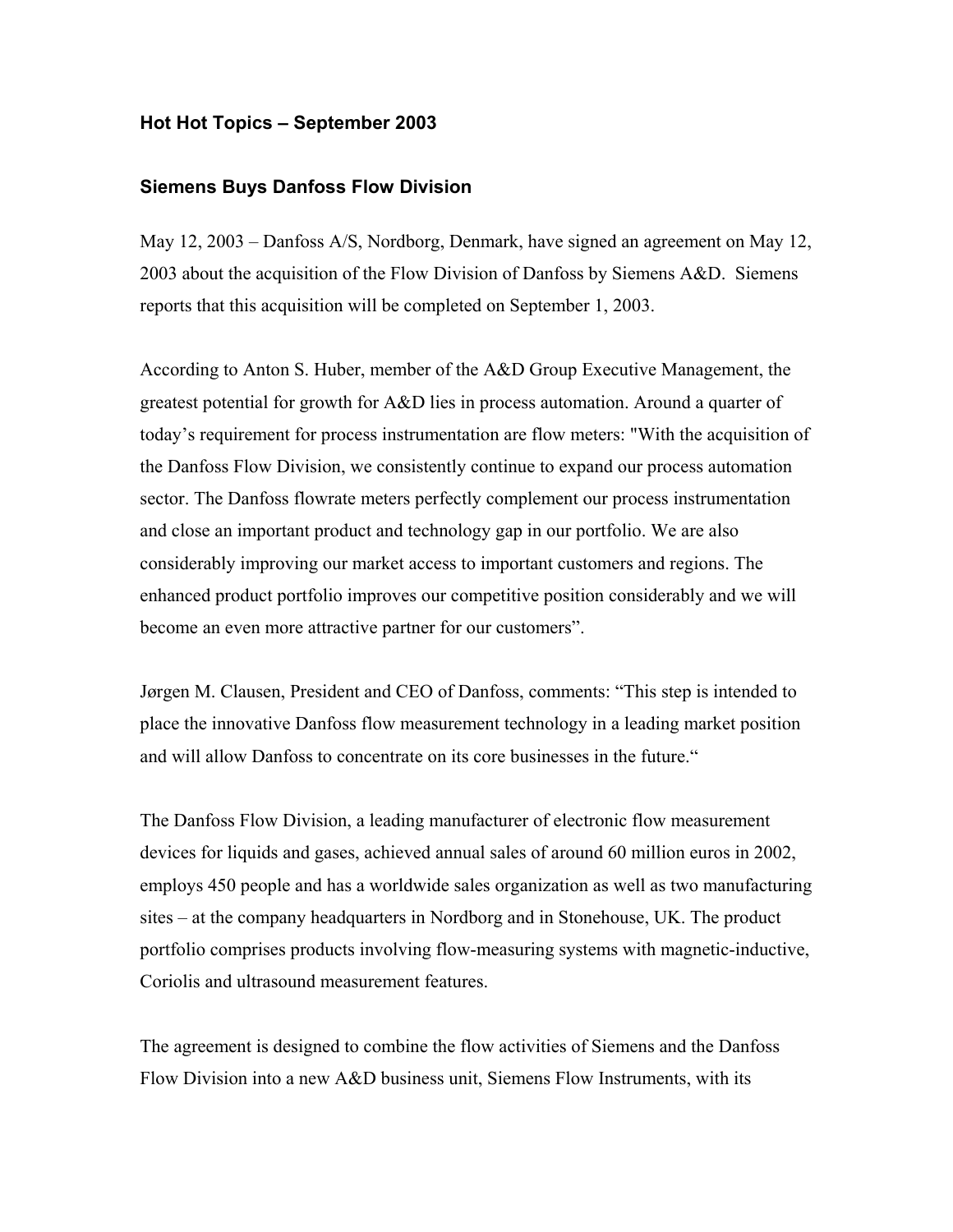headquarters in Nordborg, which will be responsible worldwide for development, production and marketing.

"Our Flow Division has achieved good results in the last few years with its magnetic, Coriolis and ultrasound products and has grown considerably," says Clausen. According to Clausen, customers are tending towards the direction of single source; they want to purchase their entire field instrumentation from a single supplier. He sees better opportunities for the Danfoss Flow Division with a complete systems provider such as Siemens. "I am convinced that Siemens will further improve our flow business, will make jobs even more secure and open up new career prospects for our employees," he adds.

According to Huber, Siemens needs a wide range of field devices in order to be able to offer its customers optimum solutions: "Field devices are becoming more and more powerful due to integrated processors and they communicate via digital field buses with the control system. Process systems are thus further optimized, their efficiency is increased and maintenance costs are lowered. Field devices are an important element of our Totally Integrated Automation strategy. We can provide our customers with automation solutions comprising optimally tuned products and components from a single source."

**Comment:** This acquisition of the Danfoss Flow Division (www.danfoss.com) stems mainly from Siemens' desire to increase its market share as a flowmeter supplier. Previous acquisitions by Siemens (www.siemens.com) include Turbo-Werk (1999), Milltronics (2000) and Moore Products (2000). While Danfoss is much stronger in Europe than in the US, the acquisition of the Danfoss Flow Division will help Siemens worldwide in flow, and will give them a significantly broader product line. Danfoss is a supplier of magnetic, Coriolis, and ultrasonic flowmeters.

From Danfoss' perspective, the acquisition enables them to become part of a company that can offer a much broader range of solutions. Siemens has an extremely broad product line that extends far beyond instrumentation, and is very dominant in Germany